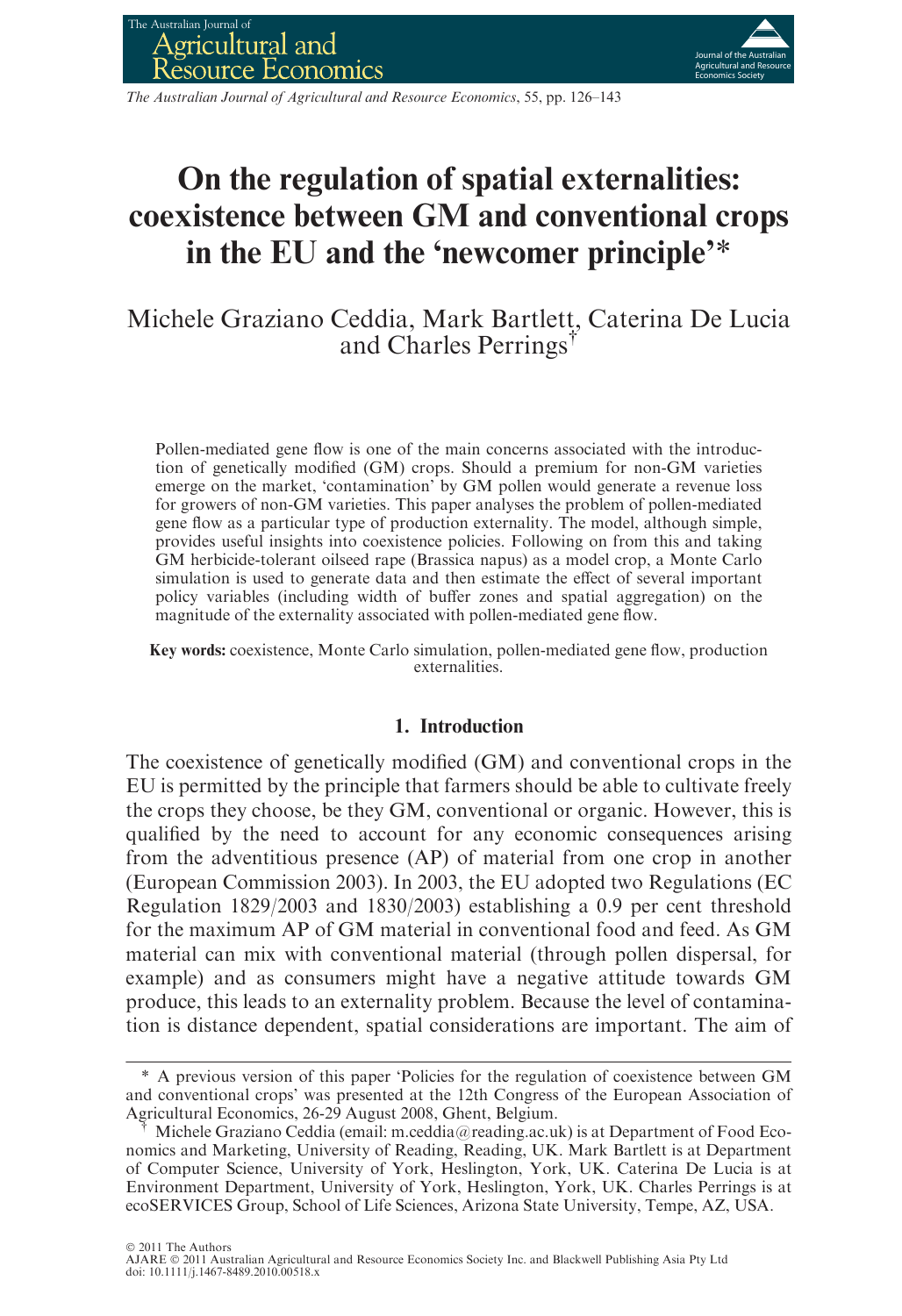regulation must be to identify measures (ex-ante and/or ex-post, Kolstad et al. 1990) that deal with the efficiency issues raised by GM crops.

An externality occurs when a decision by one actor directly affects another actor's utility/production relationship and no compensation is paid (Baumol and Oates 1988). Arrow (1970) shows such interdependences between utility/production relationships reflect the lack of a sufficiently rich set of markets and conflict with allocative efficiency. Markets may be missing for various reasons, including because of ill-defined property rights or excessive transaction costs. Coase's approach requires the definition of property rights as a way to stimulate private bargaining and promote efficiency (Coase 1960).

The different assignment of property rights in North America and in the EU has led to different regulations on coexistence. In North America, property rights have been assigned to GM adopters. This means that there is the right to grow GM without any special care for the effects on conventional and organic produce. In contrast, in the EU, property rights have been assigned to conventional and organic farmers (i.e., the 'newcomer principle') through the introduction of ex-ante technical measures (aiming at the elimination of the external cost) and ex-post liability (Beckmann *et al.* 2010). In an idealised situation in which there were no transaction costs, both allocations would stimulate bargaining and promote efficiency, although with different distributional implications. However, given transaction costs, bargaining may not occur, and assigning property rights to the GM adopter will favour the spread of GM varieties. In contrast, property rights assigned to conventional and organic growers will hinder GM adoption in the presence of transaction costs (Beckmann and Wesseler 2007).

The purpose of this paper is to show that, regardless of why property rights have been assigned to conventional/organic farmers, the EU measures go well beyond the promotion of allocative efficiency, which should be the prime reason for regulating coexistence. This is attributed to three reasons. First, the technical measures proposed in various EU Member States (e.g., buffer areas on GM fields) have the objective of completely eliminating the external cost. This is not consistent with efficiency, because it removes any incentive for the 'victim' to self-protect (Baumol and Oates 1988). Second, the liability measures reinforce this problem by providing victims with compensation. Metcalfe (1995) observes that '...innovations are invariably connected with change and uneven distribution of their consequences...inevitably there will be gainers and losers and while the former may in principle be able to compensate the latter – otherwise we would have technical regress rather than technical progress – there is no reason why this compensation should take place...here one need only consider the consequences of allowing the owners of a group of firms to sue a more competitive rival for innovation related loss of profit to see the importance of this point.' (pp. 413–414). Finally, as the simple economic model will show, a mutual interdependence exists between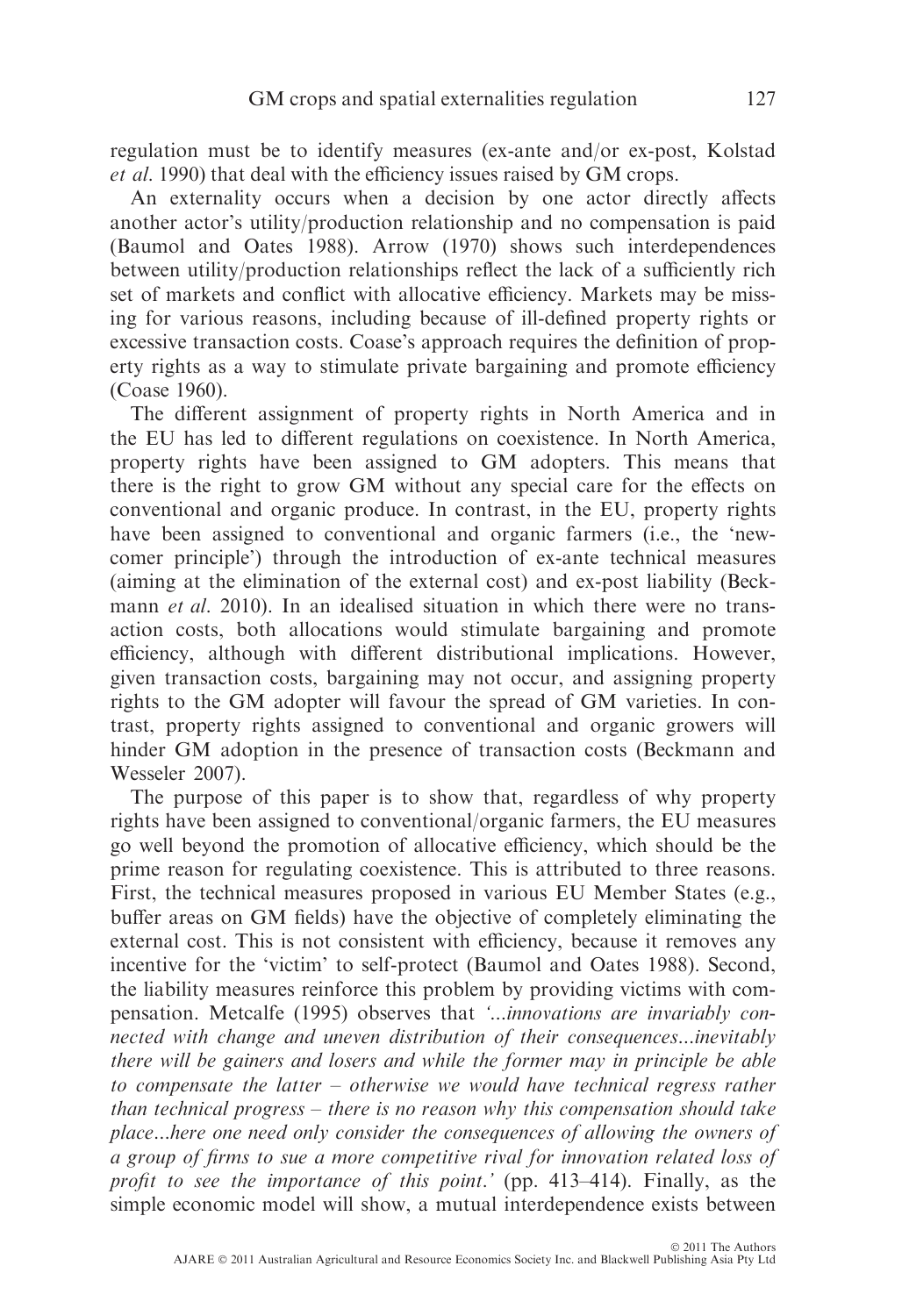'emitters' and 'victims'. Vatn and Bromley (1997) show that in such circumstances, efficiency may require abatement to be undertaken by both the 'emitters' and the 'victims'.

Over the past few years, economic literature on coexistence has begun to emerge. Munro (2007) is concerned with characterising a partial equilibrium in the presence of GM-contamination externalities. Separation distances between fields are the central element of his analysis. Similarly, Belcher *et al.* (2005) use a 'game of life' simulation to assess the effect of growing GM crops. Demont et al. (2009) use spatial analysis to discuss the relative merit of separation distances against buffer zones. Despite parallel advances in the agricultural/ecological literature, which have led to estimates of pollen dispersal curves, the existing economic research has not explicitly used pollen dispersal functions to assess the extent of contamination. Instead, it is common to rely on arbitrary heuristics (e.g., fields within a specific distance will be contaminated above the threshold). Such models do not allow the study of measures designed to limit the extent of cross-pollination between GM and conventional fields, such as the use of buffer areas around field edges. To identify a suitable policy, regulators should know not only the cost associated with it, but also its effectiveness.

In this paper, the general problem is considered with specific reference to one GM crop that is currently under consideration in the EU: herbicide-tolerant (HT) oilseed rape (henceforth simply GM OSR). GM OSR is already extensively grown in Canada and elsewhere because of its greater flexibility in weed management. There is evidence both that GM OSR contamination of conventional crops has occurred in those countries and that this contamination has had economic consequences (Friesen et al. 2003). This paper considers how such externalities might be addressed if GM OSR is admitted to the EU. To achieve this, an analytical model is first developed, which is capable of framing the efficiency issues raised by the coexistence of GM and conventional crops in the landscape. The available information about pollen-mediated gene flow is then used to characterise the relationship between the magnitude of the externality at the landscape level and a number of important 'policy variables', specifically the area of GM and conventional OSR in the landscape, the width of buffers on GM and conventional fields and the degree of spatial aggregation. This information is then used to inform a discussion on the different policy options for coexistence.

The structure of the remainder of the paper is as follows. Section 2 presents the analytical model to describe the coexistence problem within the framework of a production externality. Section 3 illustrates the Monte Carlo simulation used to generate data on pollen-mediated gene flow. Section 4 then uses the generated data to fit a functional form for the pollen-mediated gene flow externality. In particular, a far more flexible functional form than previously used (Ceddia et al. 2009) is considered. The last section discusses the results and draws conclusions.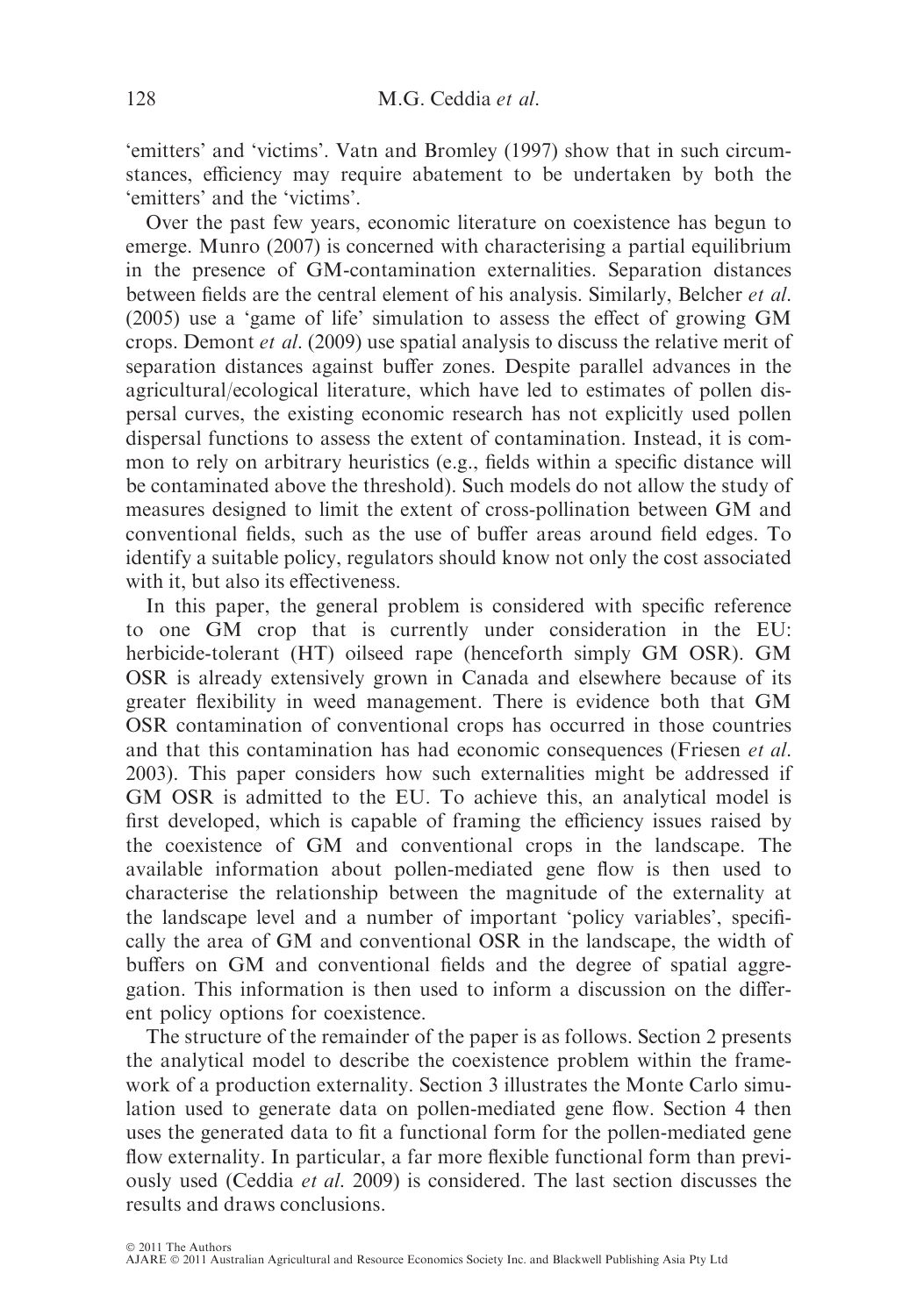## 2. The economic model

The problem addressed is the internalisation of spatial externalities whose characteristics depend on the pattern of GM technology adoption. In the model all fields are of identical size, but the effect of the GM trait on farms' economic returns differs between farms. This therefore impacts on the incentive of individual farms to adopt GM technology, which is also affected by the way in which the regulatory system assigns property rights (Beckmann et al. 2010). As a result, a number of farmers (the GM adopters) will allocate their land between the GM variety and an alternative crop, while other farmers (the non-adopters) will allocate their land between conventional OSR varieties and the alternative crop. Denote as  $L_{\sigma}$ the arable land available to those farmers who adopt GM and  $L_c = \overline{L} - L_g$  as the area available to the 'non-adopters', where  $\overline{L}$  denotes the total arable land. Regulation of coexistence is assumed to occur before the new technology is introduced. For simplicity, the following two cases are considered:

- Property rights are assigned to GM farmers (as in North America). In this case, cultivation of GM varieties does not require the adoption of particular measures to prevent contamination of non-GM crops. The number of adopters will be relatively large, and the land available to adopters and non-adopters will be, respectively,  $L_g^{\text{U}}$  and  $L_c^{\text{U}} = \overline{L} - L_g^{\text{U}}$ .
- Property rights are assigned to conventional/organic farmers. However, rather than requiring the complete elimination of the externality (through ex-ante technical measures and/or ex-post liability), it is assumed that coexistence is moderately regulated so as to maximise joint profits of adopters and non-adopters. In this case, the number of GM farmers will be lower and the arable land available to adopters and non-adopters will be, respectively,  $L_g^R < L_g^U$  and  $L_c^R = \overline{L} - L_g^R > L_c^U$ .

It is assumed that adoption of GM varieties is irreversible, and the possibility that farmers grow both GM and conventional varieties of the same crop is excluded. The analysis is static, $\frac{1}{2}$  confined to the farm level and only addresses the problem of coexistence between GM and conventional OSR varieties, therefore excluding organic OSR. The costs of herbicide resistance development are not included in the analysis because they have been shown to be quite low (of the order of C\$2 per acre in Canada, Canola Council of Canada 2005).

A consumer preference for conventional produce implies that the price of conventional crops  $p_c$  is higher than the price of the GM crop  $p_g$  (Chern *et al.*) 2002). The price of the other crop is  $p_a$ . Farmers cannot influence these prices by their actions. Technology is represented through standard (concave)

 $<sup>1</sup>$  For dynamic considerations in the case of irreversible adoption of GM crops, see Beck-</sup> mann et al. (2010).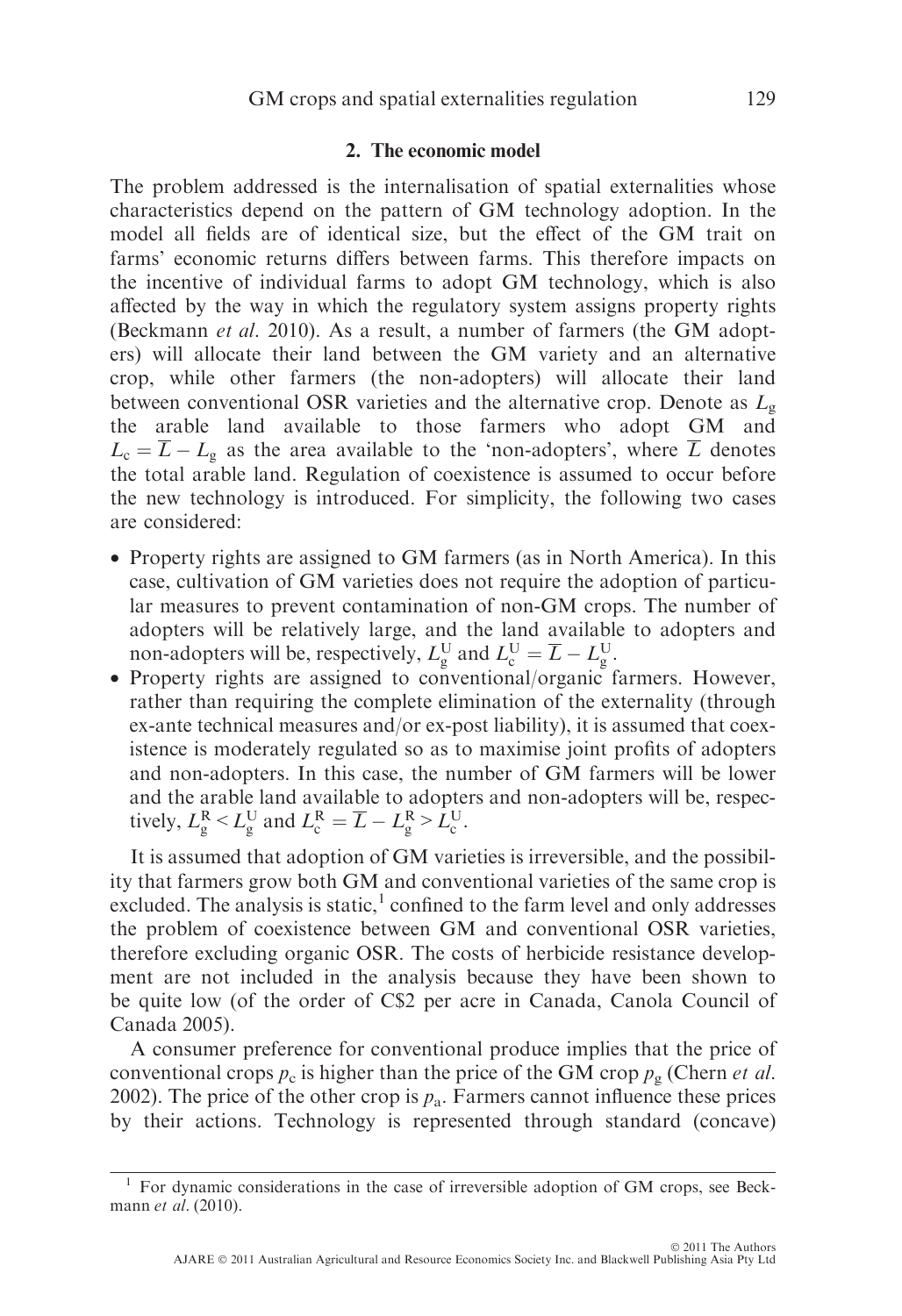production functions denoted as  $f_g(\cdot)$ ,  $f_c(\cdot)$  and  $f_a(\cdot)$  for GM OSR, conventional OSR and the alternative crop, respectively.

The physical basis of the externality is assumed to be cross-pollination. Other sources of contamination (e.g., AP in seeds) are excluded for simplicity. When contamination at field level exceeds a 0.9 per cent threshold (as per EU regulations), the product must be labelled as GM and will be sold at the lower price  $p_g$ . Let E denote the contamination cost to the conventional farmers. Pollen-mediated gene flow is distance dependent. Contamination can therefore be reduced by increased clustering of fields of similar crop types or through the adoption of buffer areas on adjacent fields of conventional and/ or GM crops (Tolstrup et al. 2003).

# 2.1. GM farmers have the 'property rights'

When assigned property rights, GM farmers have no incentive to set-up buffers or to cluster GM fields away from conventional fields to mitigate contamination of neighbouring conventional farmers. Let  $d_g$  denote the width of the buffer on GM fields and  $e_{g}$  denote the 'coordination effort' of GM farmers necessary to increase clustering. GM farmers will set  $d_g = 0$  and  $e_g = 0$ , and their problem can be represented as follows

$$
\max_{l_g, l_{ag}} p_g f_g(l_g) - c_g l_g + p_a f_a(l_{ag}) - c_a l_{ag} \tag{1}
$$

$$
Subject to l_{g} + l_{ag} = L_{g}^{U}
$$
 (2)

GM farmers maximise profits through their choice of land allocation to GM OSR  $l<sub>g</sub>$  and to the alternative crop  $l<sub>ag</sub>$ , given the fixed amount of land available  $L_{\rm g}^{\rm U}$ , the technology, output prices  $p_{\rm g}$  and  $p_{\rm a}$  and variable costs  $c_{\rm g}$  and  $c_{\rm a}$ . Land is the only argument of the production functions; all other inputs are applied in fixed proportions. The first-order necessary conditions (FONC, see Appendix) for problem (1, 2) imply that GM farmers will increase the area committed to GM crops up to the point where the marginal returns on GM OSR and the alternative crop are equalised, ignoring any impact on conventional farmers. The corresponding problem for the conventional farmers can be represented as follows

$$
\max_{l_c,l_{ac},d_c,e_c} p_c f_c(\hat{l_c}) - c_c \hat{l_c} - h a_c(\cdot) + p_a f_a(l_{ac}) - c_a l_{ac} - w e_c - E(\cdot) \tag{3}
$$

$$
Subject to l_c + l_{ac} = L_c^U = \overline{L} - L_g^U
$$
\n(4)

where  $l_c = l_c - a_c$ . As with GM farmers, conventional farmers maximise profits through the choice of land allocation to conventional OSR  $l_c$  and the alternative crop  $l_{ac}$ . In addition, they also choose appropriate buffer widths  $d_c$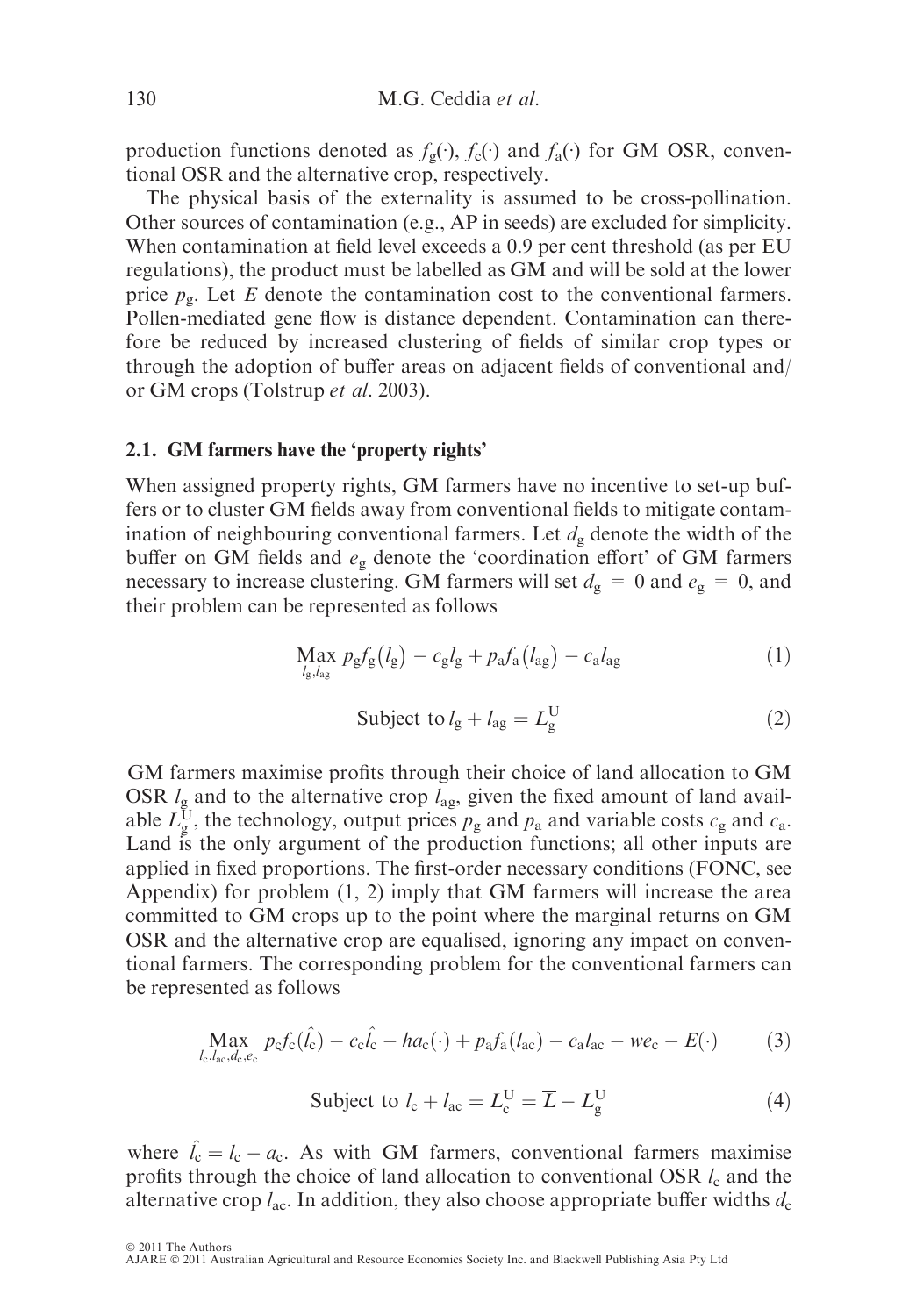on conventional OSR fields adjacent to GM OSR fields (so as to create a buffer area  $a_c^2$ ) and a coordination effort  $e_c$  to cluster conventional fields away from GM fields. This is all under the constraints of a fixed amount of land  $L_{\rm c}^{\rm U}$ , technology, output prices  $p_{\rm c}$  and  $p_{\rm a}$ , variable production costs  $c_{\rm c}$  and  $c_{\rm a}$ , buffer area maintenance costs  $h$  and coordination effort costs  $w$ . The magnitude of the buffer area  $a_c$  depends on the area allocated to conventional OSR (the larger  $l_c$  the larger the buffer area  $a_c$ ) and GM OSR (the larger  $l_g$  the larger the likelihood of a GM and conventional OSR field being adjacent), on the buffer width  $d_c$  eventually adopted and on the level of spatial aggregation (the more clustered the configuration the smaller the buffer area). Let  $A$  be a generic index of spatial aggregation such that  $0 \leq A \leq 1$ , where zero reflects a completely disaggregated configuration and one a completely aggregated one. From percolation theory<sup>3</sup> (Gustafson and Parker 1992), it is known that for  $l_c = l_g = 0$ , A will be identically equal to one, as if no OSR (conventional or GM) is grown, the whole landscape will be planted with the alternative crop, and the configuration of the landscape will be totally aggregated. If this trivial case is excluded, A is an increasing function of GM and conventional farmers' coordination efforts  $e_{\rm g}$  and  $e_{\rm c}$ . The conventional farmers' buffer area can then be expressed as  $a_c = a_c(l_c, l_g, d_c, A(e_g, e_c))$ . The magnitude of the buffer area will be zero if no GM OSR or no conventional OSR is grown and if the buffer width is zero.

The externality E in Equation (3) reflects the premium  $\Delta p = p_c - p_g$  lost on the contaminated conventional OSR production. For given premium, the externality will be increasing in the magnitude of the GM area and decreasing in both buffer width and the level of spatial aggregation. It can be written:

$$
E = E(l_g, l_c, A(e_g, e_c), d_g, d_c) = \Delta p \times C(l_g, l_c, A(\cdot), d_g, d_c)
$$
 (5)

$$
C(\cdot) = f_c\big(CL\big(l_g, l_c, A(\cdot), d_g, d_c\big)\big) \tag{6}
$$

$$
\frac{\partial E}{\partial l_{g}} = \Delta p \times \frac{\partial C}{\partial l_{g}} > 0 \qquad \frac{\partial E}{\partial A} = \Delta p \times \frac{\partial C}{\partial A} < 0
$$
\n
$$
\frac{\partial E}{\partial d_{g}} = \Delta p \times \frac{\partial C}{\partial d_{g}} < 0 \qquad \frac{\partial E}{\partial d_{c}} = \Delta p \times \frac{\partial C}{\partial d_{c}} < 0
$$
\n(7)

where C and CL in Equations  $(5, 6)$ , respectively, indicate the conventional OSR output and area (net of the buffer) with AP levels above the 0.9 per cent threshold.

In general, the larger the source population (GM OSR) in a landscape, the higher the degree of outcrossing observed in the sink population

 $2\,$  It is assumed that buffers are left bare. This assumption may be not realistic, but is maintained nevertheless to keep consistency with the cross-pollination Monte Carlo experiment illustrated in section 3. An extension of the model could consider the case with planted buffers.

 $\lambda$ <sup>3</sup> Percolation theory is concerned with the behaviour of connected clusters in a random network.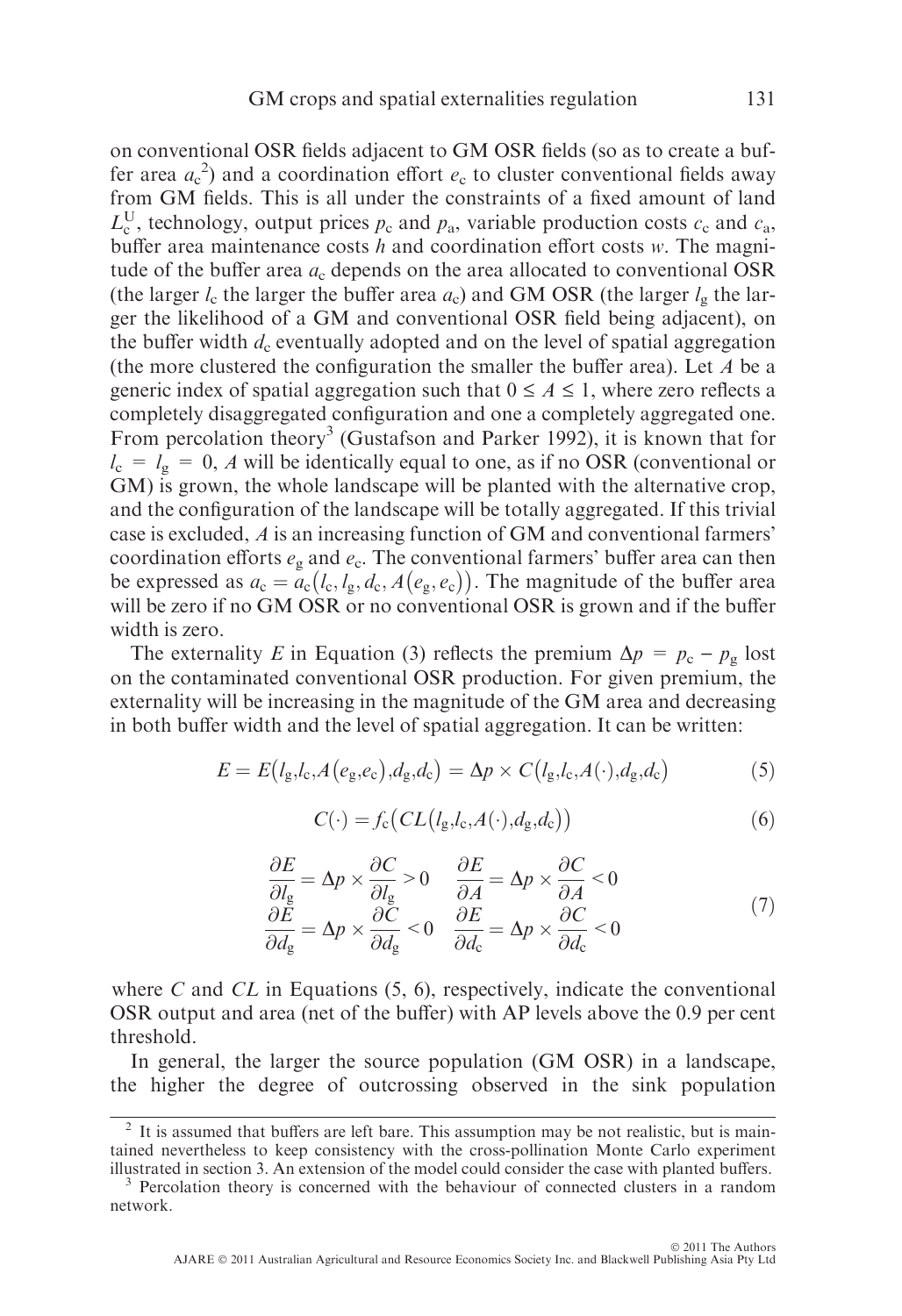(conventional OSR) (Bateman 1947). It is reasonable to expect that C will increase when the GM area in the landscape increases (first inequality in Eqn 7). On the other hand, the level of outcrossing is higher when source and sink populations are scattered in the landscape (disaggregated) compared to situations in which source and sink populations are 'aggregated' in different parts of the landscape (e.g., Ennos and Clegg 1982). It is therefore also reasonable to expect that increasing spatial aggregation of GM and/or conventional fields in the landscape will reduce C (second inequality in Eqn 7). Finally, because pollen-mediated gene flow is distance dependent (e.g., Klein et al. 2006), it is reasonable to expect that  $C$  will decrease if the width of buffer areas on both GM and conventional fields increases (third and fourth inequalities in Eqn 7). Each of the inequalities in Equation (7) can be interpreted as hypotheses and will be tested empirically in section 4. Note that in Equation (7), the partial derivative  $\partial E/\partial l_c$  is not specified because, a priori, its sign is ambiguous. An increase in the conventional crop area is likely to 'dilute' the average AP level in each conventional field ('dilution effect'), suggesting a negative sign for the partial derivative. However, an increase in the conventional OSR area will increase the conventional outputs susceptible of having AP levels above 0.9 per cent ('production effect'), suggesting a positive sign for the partial derivative. Therefore, the discussion of the sign of this partial derivative is delayed to the empirical analysis in section 4.

The FONC for problem (3, 4), presented in the Appendix, imply that conventional farmers will increase the land area committed to conventional OSR so as to equate marginal returns on alternative crops, taking into account both the cost of buffers (the second term on the lhs of Eqn 15) and of the contamination (the third term on the lhs of Eqn 15). Conventional farmers will increase defensive buffer widths up to the point where the marginal external damage saved (the last term on the lhs of Eqn 16) is equal to the marginal net benefit of crop production forgone (the first term on the lhs of Eqn 16). Finally, conventional farmers will invest in coordination of planting decisions to cluster the conventional OSR fields, up to the point where the marginal benefits of the reduction in the buffer required (the first element on the lhs of Eqn 17) and the reduction in the contamination cost (the second element on the lhs of Eqn 17) are equal to the marginal cost  $w$ . This is in line with empirical evidence suggesting that the recipients of an externality tend to cluster away from the generators (Parker and Munroe 2007).

# 2.2. Conventional farmers have the 'property rights': the case of moderate regulation

Let us now consider the case in which coexistence is moderately regulated with the objective of maximising joint profits (MJP) of both GM and conventional farmers. In these circumstances, it is reasonable to assume that the number of GM adopters will be lower than in the previous case. For the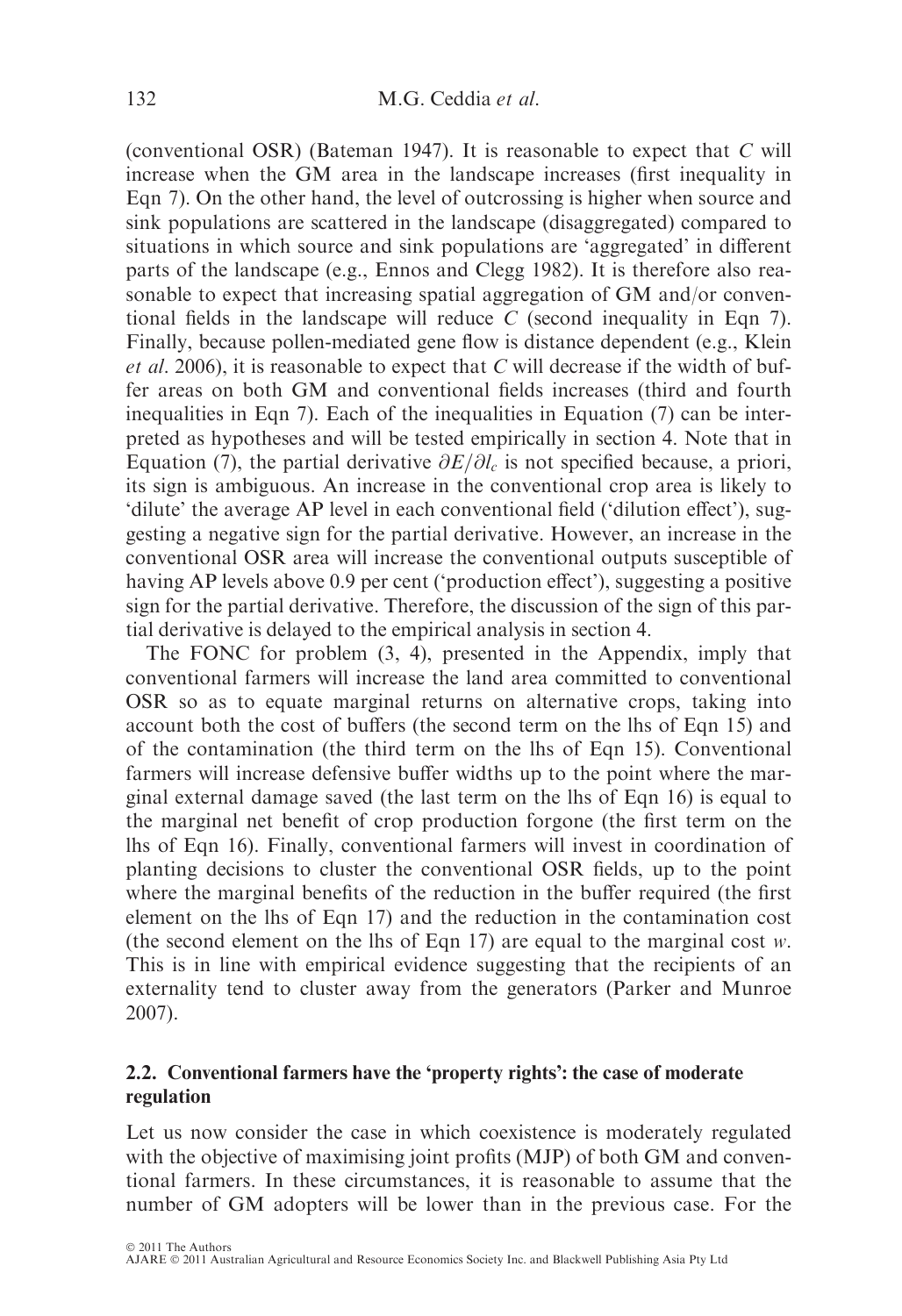purpose of the analysis, let  $a_g = a_g(l_g, l_c, d_g, A(e_g, e_c))$  denote the GM farmers' buffers. Then MJP can be obtained as follows

$$
\begin{aligned} \max_{l_{g},l_{ag},l_{c},l_{ac},d_{g},d_{c},e_{g},e_{c}} p_{g}f_{g}(\hat{l}_{g}) - c_{g}\hat{l}_{g} - ha_{g} + p_{a}f_{a}(l_{ag}) - c_{a}l_{ag} - we_{g} + p_{c}f_{c}(\hat{l}_{c}) \\ - c_{c}\hat{l}_{c} - ha_{c} + p_{a}f_{a}(l_{ac}) - c_{a}l_{ac} - we_{c} - E \end{aligned} \tag{8}
$$

Subject to 
$$
l_g + l_{ag} = L_g^R
$$
,  $l_c + l_{ac} = L_c^R = \overline{L} - L_g^R$  (9)

It is interesting to compare the FONC for problems (1, 2) and (3, 4) with those of problem (8, 9) (see Appendix). From Equation (19), GM farmers will invest in buffers up to the point where their marginal cost (the first term on the lhs of Eqn 19) equals the social marginal benefits associated with the reduction in the contamination cost  $E$  (the second term on the lhs of Eqn 19). This is in sharp contrast with the situation encountered in problem (1, 2), where GM farmers set  $d_g = 0$ . Because in the MJP case, GM farmers might be required to adopt a buffer  $(d_g \ge 0)$ , expression (20) implies that their investment in coordination effort should be determined so as to balance its marginal cost with its marginal benefits in terms of three factors. First, a reduction in GM farmers' buffer through increased aggregation (the first term on the lhs of Eqn 20). Second, a reduction in conventional farmers' buffers through increased aggregation (the second term on the lhs of Eqn 20) Third, a reduction in the contamination cost (the third term on the lhs of Eqn 20). When GM buffers are adopted GM farmers' land allocation decisions will also be different from problem  $(1, 2)$  (as in Eqn 14). From Equation (18), GM farmers will increase the GM OSR area up to the point where marginal returns on alternative land uses, taking into account the cost of their own buffer (the second term on the lhs of Eqn 18), the marginal effects (MEs) on conventional farmers of contamination (the fourth term on the lhs of Eqn 18) and the cost of the conventional buffer area (the third term on the lhs of Eqn 18), are equalised. This suggests that the presence of GM OSR affects conventional farmers in two ways: by imposing some degree of contamination and also by affecting the magnitude of the conventional buffers (as the buffer must be applied on all the edges of conventional fields adjacent to GM fields). From Equation (21), conventional farmers will increase conventional OSR area up to the point where marginal returns on alternative land uses, taking into account also the effects on GM buffer area (the last term on the lhs of Eqn 21), are equalised. By comparing expression (21) with (Eqn 15), it is evident that when GM buffers are applied conventional farmers' land allocation decisions also have an effect on GM farmers. When pursuing MJP this external effect must be accounted for. Expression (22) is identical to (Eqn 16). Finally, expression (23) suggests that for conventional farmers the level of coordination effort consistent with MJP should be determined by balancing its marginal cost with its marginal benefits in terms of reduction in conventional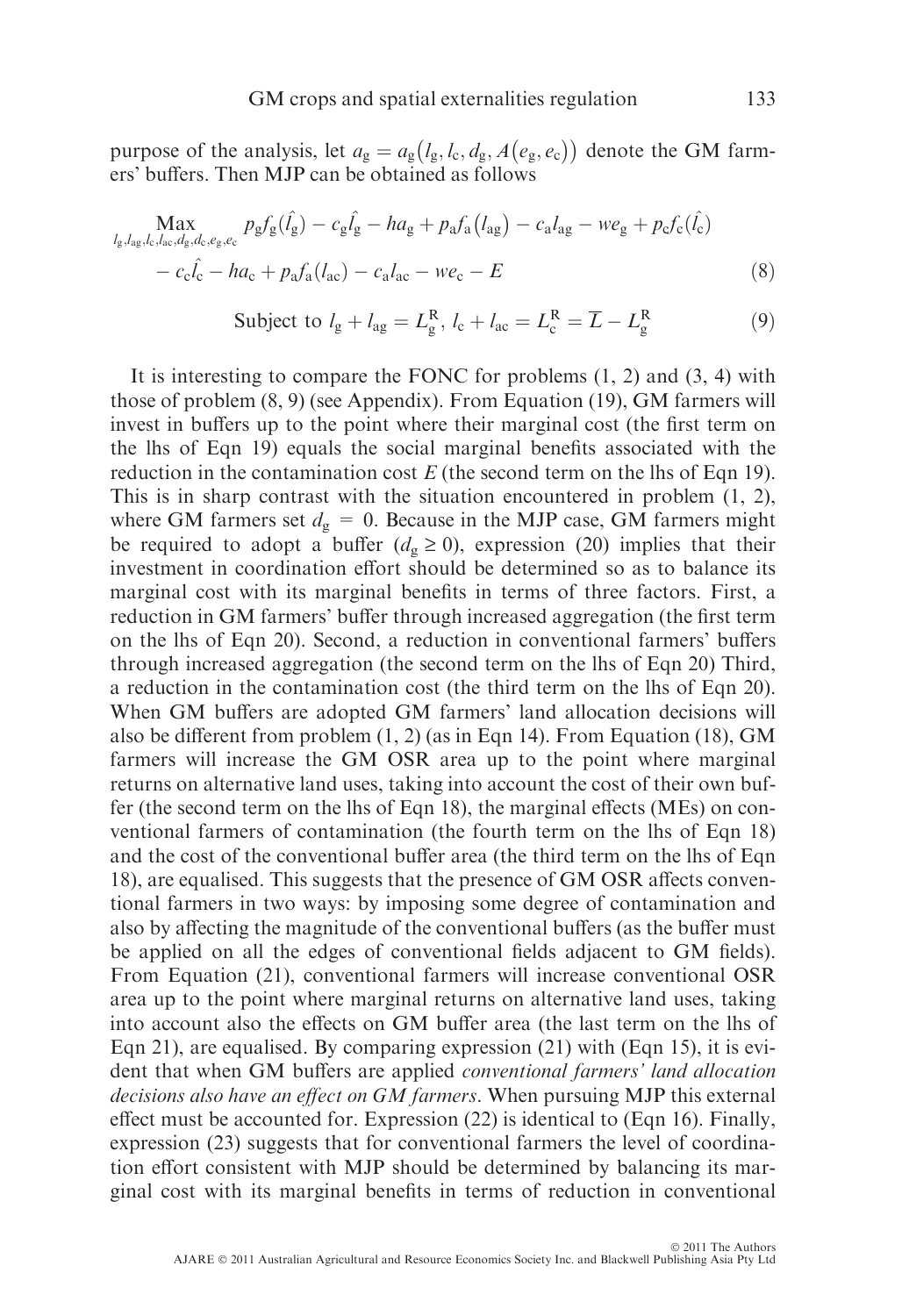buffers (the first term on the lhs of Eqn 23), reduction in GM buffers (the second term on the lhs of Eqn 23) and reduction in the contamination cost (the third term on the lhs of Eqn 23). By comparing Equation (23) with Eqn (17), it appears that when property rights are assigned solely to conventional growers conventional farmers will not invest enough in coordination effort because they will ignore the benefits that accrue to GM farmers from increased aggregation.

Denote the solution to Equations (8, 9) as MJP  $\equiv (l_g^*, l_{ag}^*, l_c^*, l_{ac}^*, d_g^*, d_g^*, e_g^*, e_c^*).$ The corrective mechanism to achieve the MJP could include several factors. First, a mandatory buffer on GM fields adjacent to conventional fields consistent with MJP (but not with the complete elimination of the contamination cost)  $d_{\rm g}^*$ . Second, two taxes,  $\tau_{\rm g}^*$  on the GM OSR land allocation (accounting for crop contamination and for the effect on conventional buffer area) and  $\tau_c^*$  on conventional OSR land allocation (accounting for the effect on GM growers buffer area). Third, a mechanism to incentivise both GM and conventional farmers to invest the appropriate resources in coordination effort. It is very likely that  $\tau_g^* > \tau_c^*$ , and if the effect of land allocation decisions of one category of farmers on the magnitude of the buffer areas of the other category is relatively small (i.e.  $\partial a_c / \partial l_g \cong 0$  and  $\partial a_g / \partial l_c \cong 0$ ), then  $\tau_g^* \cong \partial E / \partial l_g$  and  $\tau_c^* \cong 0$ .

# 3. The Monte Carlo simulation

The objective in the rest of the paper is to characterise the function describing the contamination externality, with particular attention to the effect of the different decision variables, and to discuss its implications for coexistence policies. Such decision variables are referred to as 'policy variables' because any policy to regulate coexistence (such as a tax on GM land allocation or mandatory buffers) will ultimately act on them.

The model employed here is relatively simple because it does not take into account important factors like flower synchrony, seed survival, etc (e.g., Colbach et al. 2001). But it rather focuses on some of the variables that are expressly being targeted by the evolving coexistence regulations in the EU. By focusing on a more limited number of variables the model is able to provide stylised results on the effectiveness of different instruments to minimise the externality at the landscape level.

In this paper, only a brief description of the model employed is provided. The interested reader is referred to the more complete exposition presented in Ceddia *et al.* (2007, 2009). A 100 ha landscape, consisting of a  $1000 \times 1000$ two-dimensional grid of cells, each measuring  $1 \text{ m}^2$ , is defined. The crop landscape can then be modelled as consisting of plants placed at the centre of each of these cells. This grid of cells is divided conceptually into 100 identical 1 ha fields (Figure 1).

Assume that a proportion  $l<sub>g</sub>$  of the 100 fields consists of GM OSR and a proportion  $l_c$  consists of conventional OSR while the remaining  $100 - l_g - l_c$ fields consist of another crop. Also assume that when a GM OSR and a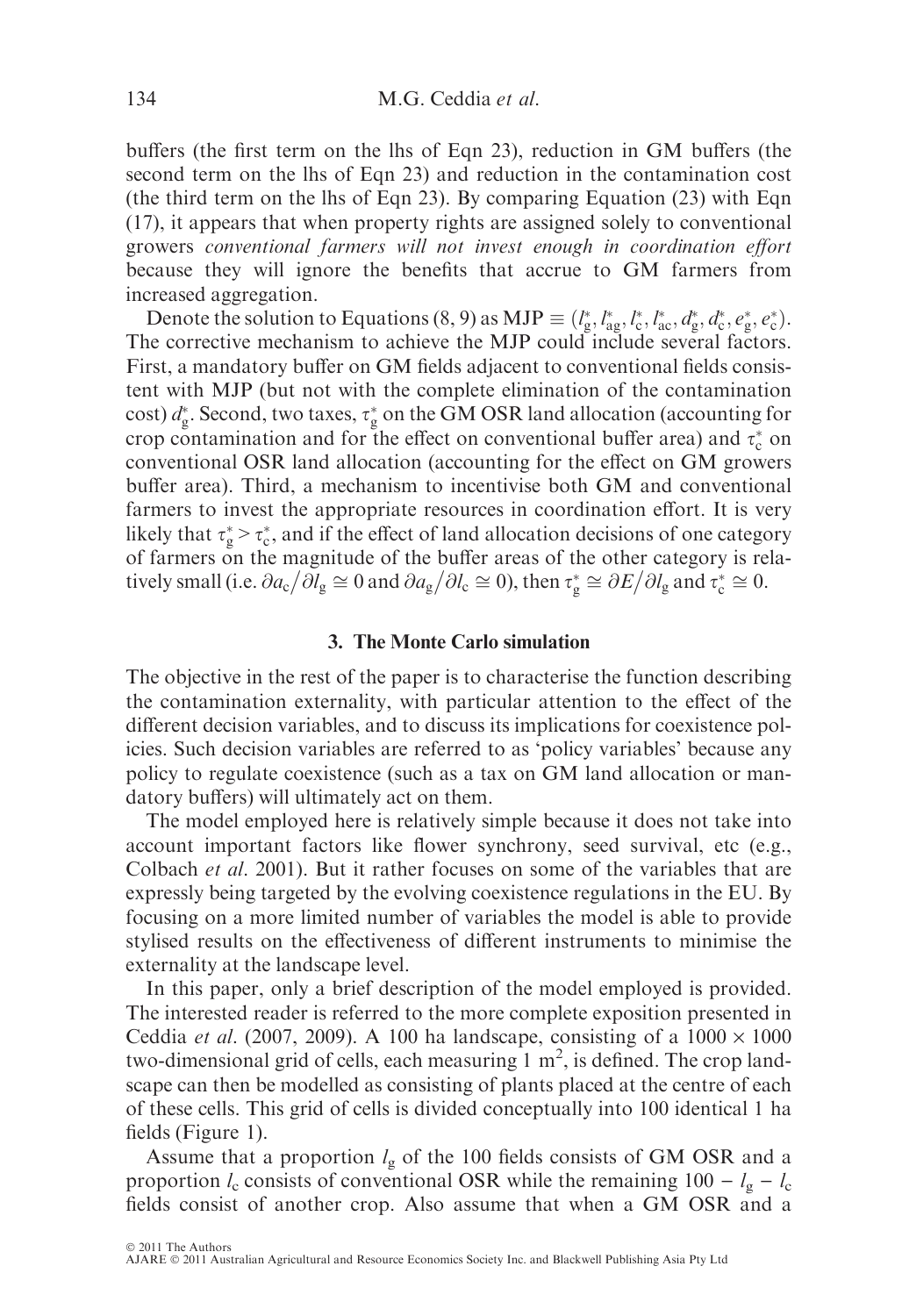

**Figure 1** Pollen-mediated adventitious presence levels in conventional fields at  $1 \text{ m}^2$  level (top left panel) and averaged within a field (top right panel). The bottom left panel illustrates an enlargement of the top left panel, while the colour scale used is represented in the bottom right panel.

conventional field are adjacent to each other buffer areas of width  $d_{g}$  and  $d_{c}$ are applied on the bordering sides of the fields. In this experiment both the GM and conventional buffers are assumed to be left bare.<sup>4</sup> To calculate the level of GM cross-pollination in each conventional field, an average individual dispersal function (IDF), as estimated by Lavigne et al. (1998), is used. Using this pollen dispersal function for OSR, 54.65 per cent of the pollen produced in a cell falls on the square itself, while the remaining 45.35 per cent disperses according to the negative exponential function  $g(\delta) = K \frac{(0.125)^2}{2\pi} e^{-0.125\delta}$ (where  $\delta$  is the radial distance from the source, and K is a constant to ensure the integral of the function is unity).<sup>5</sup> GM AP levels at the scale of fields, as the average of the AP level of each cell in that field<sup>6</sup>, are then obtained.

<sup>&</sup>lt;sup>4</sup> An extension of the model could consider the effect of having conventional buffers planted with OSR which could be subsequently sold as GM.

<sup>&</sup>lt;sup>5</sup> Notice that in Lavigne *et al.* original paper the function is specified as  $g(\delta)$  =  $K \frac{(0.375)^2}{2} e^{-0.375\delta}$  because their basic distance unit is 3 m.

 $\hat{I}^n$  doing so, the cells that belong to the buffer areas are not considered.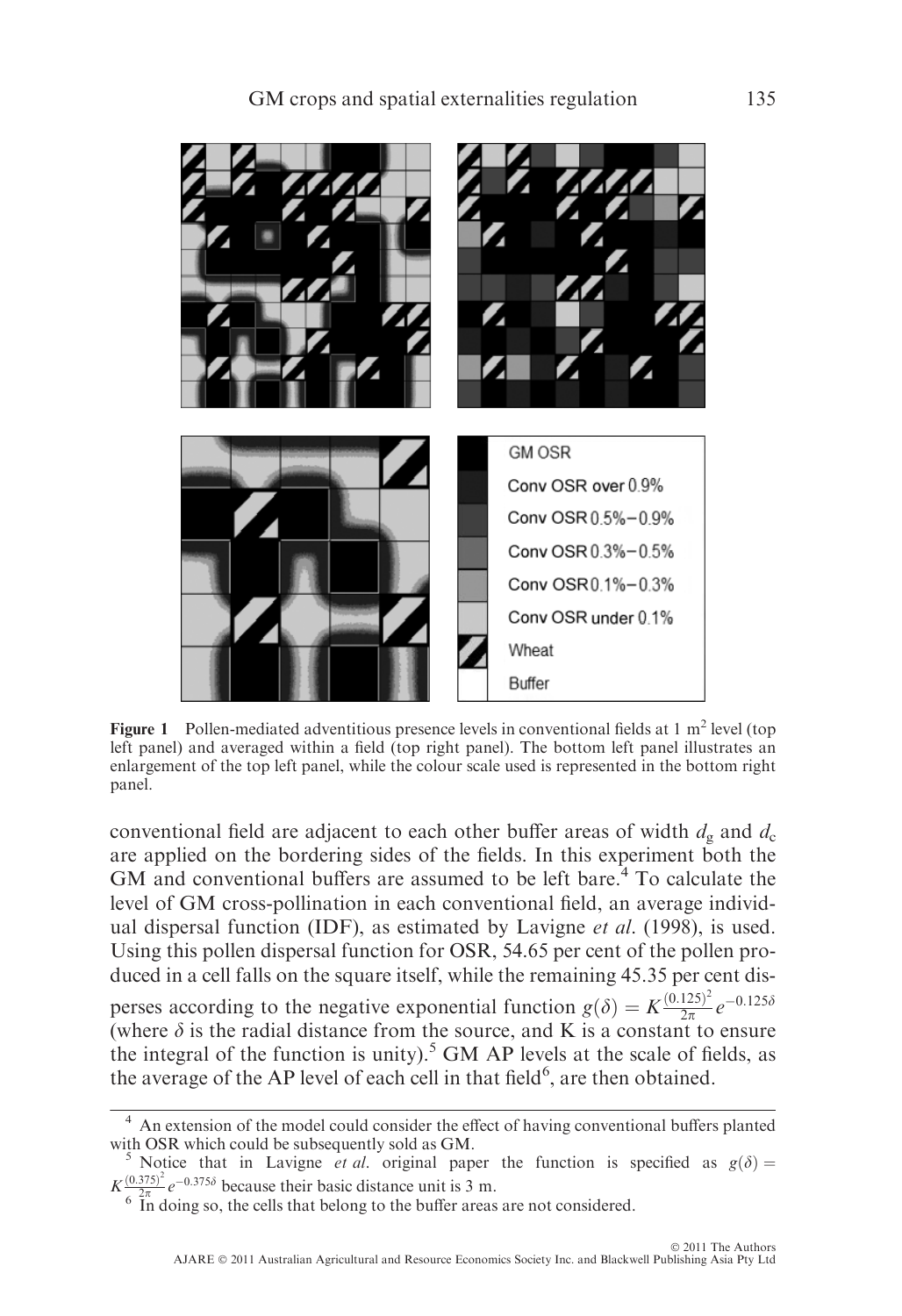During the simulation, the area of conventional crop (net of the buffer) corresponding to those fields with AP levels above the 0.9 per cent threshold, CL, was recorded. To compute C, UK OSR production data are used to fit the following functional form,  $C = f_c (CL) = 3 (CL)^{0.9}$ .

The main purpose of the simulation is to generate data to estimate expressions (5) and to test (7). Note that for given premium  $\Delta p$  the externality  $E$  is entirely defined by the 'contaminated output'  $C$ . Therefore, the effort will be concentrated on estimating  $C$  (expression 6). To ensure enough variability in the data generation process and to better estimate their effect on C, in each run of the simulation, the 'policy variables' are drawn from independent uniform distribution as follows:  $l_g \sim U(13, 52)$ ,  $l_c \sim U(12, 48)$ ,  $d_g \sim U(0, 10)$  and  $d_c \sim U(0, 10)$ . The maximum width of the buffer areas was set at 10 m, reasonable given the relatively small size of the fields (1 ha). Basing dispersal on an IDF function allows us to assess the effect of spatial aggregation of GM and conventional fields in the landscape. In each simulation run the position of the GM and conventional fields in the landscape was randomly assigned. In reality it is likely that fields with similar crops are not located randomly in the landscape but that the presence of the externality might induce the recipient of the externality to cluster away from the generators (Parker and Munroe 2007). However, assuming random field locations is necessary in the Monte Carlo experiment to obtain sufficient variability in the aggregation variable  $\Lambda$  to better estimate its effects on C. Once C has been estimated it is still possible to infer the implications of changes of the relevant variables (e.g., crop areas, buffer areas) for different levels of spatial aggregation (see Ceddia et al. 2009). The level of spatial aggregation is quantified by using the index developed by He et al. (2000)

$$
A = \sum_{i=1}^{n} A_i \times \alpha_i \quad 0 \le A \le 1
$$
\n(10)

$$
A_i = \varepsilon_{i,i} / \max_{\mathcal{L}_{i,i}} \tag{11}
$$

where A: Aggregation index for the landscape;  $A_i$ : Aggregation index for the *i*-th class;  $\varepsilon_{i,i}$ : total number of edges shared by the *i*-th class; *max*  $\varepsilon_{i,i}$ : maximum (possible) number of edges shared by the *i*-th class;  $\alpha_i$ : % of the landscape occupied by the i-th class; *n*: total number of classes.

# 4. Results

Through 3000 simulation runs data are generated to estimate Equations (6) and test (7). Table 1 provides descriptive statistics for the data recorded during the simulation.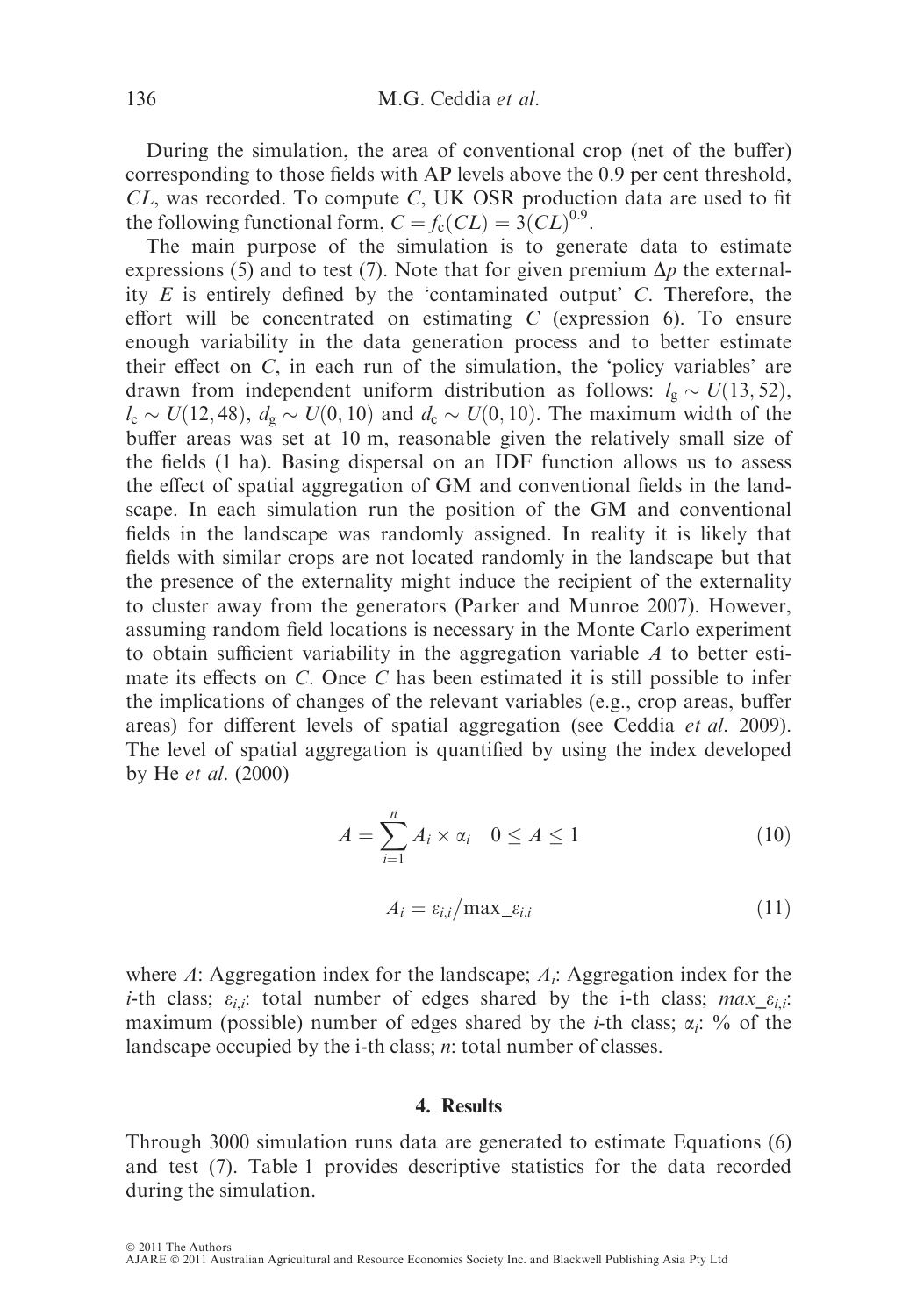| Variables        | Description (unit)                                             | Mean | <b>SD</b> | Min              | Max   | $\#$ Obs |
|------------------|----------------------------------------------------------------|------|-----------|------------------|-------|----------|
| $l_{\rm g}$      | $\#$ of 1 ha genetically modified (GM)<br>fields (# and/or ha) | 32.5 | 11.5      | 13               | 52    | 3000     |
| $l_{\rm c}$      | # of 1 ha conv. fields $(\#$ and/or ha)                        | 29.9 | 10.7      | 12               | 48    | 3000     |
| $d_{\rm g}$      | Buffer width on GM fields (m)                                  | 4.9  | 3.1       | $\Omega$         | 10    | 3000     |
| $d_{\rm c}$      | Buffer width on conv. fields (m)                               | 5.1  | 3.2       | $\Omega$         | 10    | 3000     |
| $\boldsymbol{A}$ | Aggregation index                                              | 0.4  | 0.06      | 0.25             | 0.66  | 3000     |
| CL               | Conv. fields with adventitious<br>presence $\geq 0.9\%$ (ha)   | 6.2  | 6.2       | $\theta$         | 35    | 3000     |
| C                | Output produced on CL (tons)                                   | 18.7 | 18.6      | $\left( \right)$ | 104.1 | 3000     |

Table 1 Descriptive statistics for the variables in the simulation

#### 4.1. The contaminated output C

The data generated were used to estimate (6). As no information is available on the possible functional form, a Box–Cox transformation is used as follows

$$
\tau(C, \lambda) = \beta_0 + \beta_1 \tau(l_g, \lambda) + \beta_2 \tau(l_c, \lambda) + \beta_3 d_g + \beta_4 d_c + \beta_5 A + u \tag{12}
$$

where

$$
\tau(x,\lambda) = \frac{x^{\lambda} - 1}{\lambda} \tag{13}
$$

The choice of transformed variables in Equation (12) reflects the fact that this specification yields the best results<sup>7</sup> and that as  $\lambda \rightarrow 0$  the model converges to the log-log model estimated in Ceddia et al. (2009). In the estimation observations with  $C = 0$  are dropped, as in this case  $\lambda = 0$  cannot be defined. As both the linear and log-log model are nested in Equation (12), we use a likelihood ratio test to determine whether  $\lambda = 0$  and  $\lambda = 1$  should be rejected. Estimation results for Equation (12) are presented in Table 2.

The results of the test are presented at the bottom of Table 2 and allow the rejection of the hypothesis that  $\lambda = 1$  (linear model) and  $\lambda = 0$  (log-log model). The Box–Cox transformation with  $\lambda = 0.2868$  is the best model.

#### 4.2. Comparative analysis

To assess the effect of changes in the variables  $l_g$ ,  $l_c$ ,  $d_g$ ,  $d_c$  and A on C, the MEs are considered. The last row in Table 3 illustrates the MEs for C.

For comparison purposes, the corresponding MEs associated with the loglog specification published in Ceddia et al. (2009) are presented in the first row. Although the variables' ranking (in terms of magnitude of MEs) does

 $\frac{7}{1}$  Different specifications of the Box–Cox transformation are selected between on the basis of information criteria.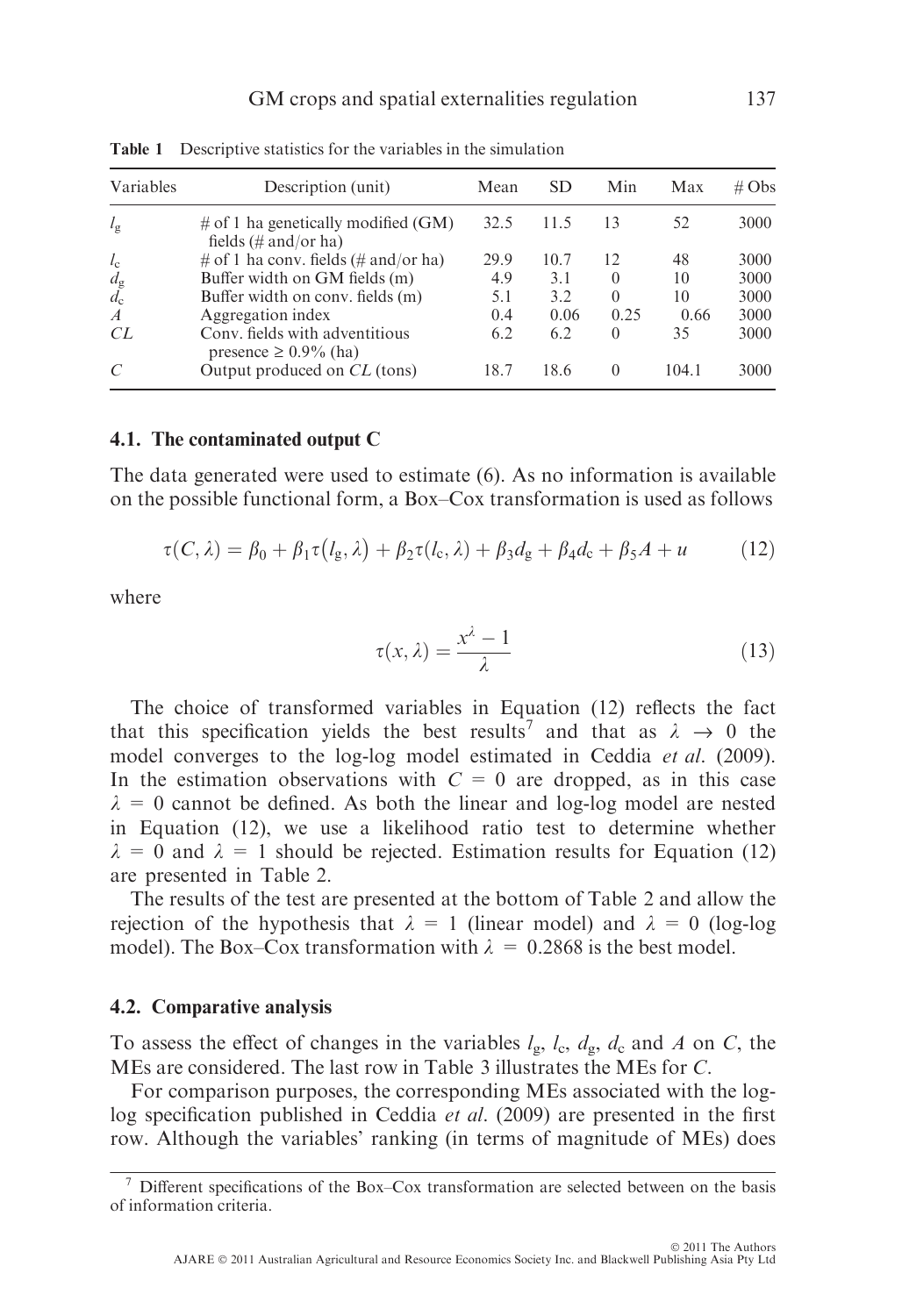|                                               | Coefficient     | <b>SE</b>   | P[ Z  > z]   |
|-----------------------------------------------|-----------------|-------------|--------------|
| Transformed variables                         |                 |             |              |
|                                               | 1.13            | 0.021       | 0.000        |
| $l_{\rm g}$ <sub><math>l_{\rm c}</math></sub> | 0.55            | 0.016       | 0.000        |
| Non-transformed variables                     |                 |             |              |
| Constant                                      | $-3.04$         | 0.20        | 0.000        |
| $d_{\rm g}$                                   | $-0.18$         | 0.008       | 0.000        |
| $d_{\rm c}$                                   | $-0.36$         | 0.015       | 0.000        |
| $\overline{A}$                                | $-0.95$         | 0.29        | 0.001        |
| Transformation parameter                      |                 |             |              |
| λ                                             | 0.2868          | 0.015       | 0.000        |
| Model Log-L                                   | $-7683.99$      |             |              |
| Model $P[ Z  > z]$                            | 0.000           |             |              |
| Obs.                                          | 2628            |             |              |
| Test $H_0$                                    | Restricted LogL | LR $\chi^2$ | $P > \chi^2$ |
| $\lambda = 0$                                 | $-7854.97$      | 341.97      | 0.00         |
| $\lambda = 1$                                 | $-8621.84$      | 1875.72     | 0.00         |

Table 2 The estimated Box–Cox model (Eqn 12)

Table 3 Marginal effects on the contaminated output C at the model's sample mean

| Model   | $l_{\rm g}$ | $\iota_{\rm c}$ | $d_{\rm g}$ | $a_{c}$  |          |
|---------|-------------|-----------------|-------------|----------|----------|
| Log-Log | $0.51*$     | $0.26*$         | $-0.9*$     | $-1.96*$ | $-8.89*$ |
| Box-Cox | $0.62*$     | $0.32*$         | $-1.22*$    | $-2.45*$ | $-6.45*$ |

\*0.1% significance level.

not change across models, it appears that the MEs are always larger in the Box–Cox model. The one exception to this is the spatial aggregation variable A. The results presented are qualitatively analogous to those in Ceddia et al. (2009). C is increasing in the GM area and decreasing in the width of the buffers (both on GM and conventional fields) and in the degree of spatial aggregation. This confirms the hypothesis in Equation (7). Additionally,  $\partial C/\partial l_c > 0$ , implying that the 'dilution effect' is dominated by the 'production' effect'. The MEs analysis suggests that the degree of spatial aggregation is the single most important factor in determining C. Moreover, it appears that buffer areas on conventional fields are more effective than buffer areas on GM fields. This may be attributed to the fact that the largest AP concentrations always occur on the edges of conventional fields; when the buffer is applied on the conventional fields the conventional output most susceptible to contamination is reduced.

#### 5. Discussion

The possibility of contamination of conventional/organic produce with GM material and the consumers' aversion towards GM produce makes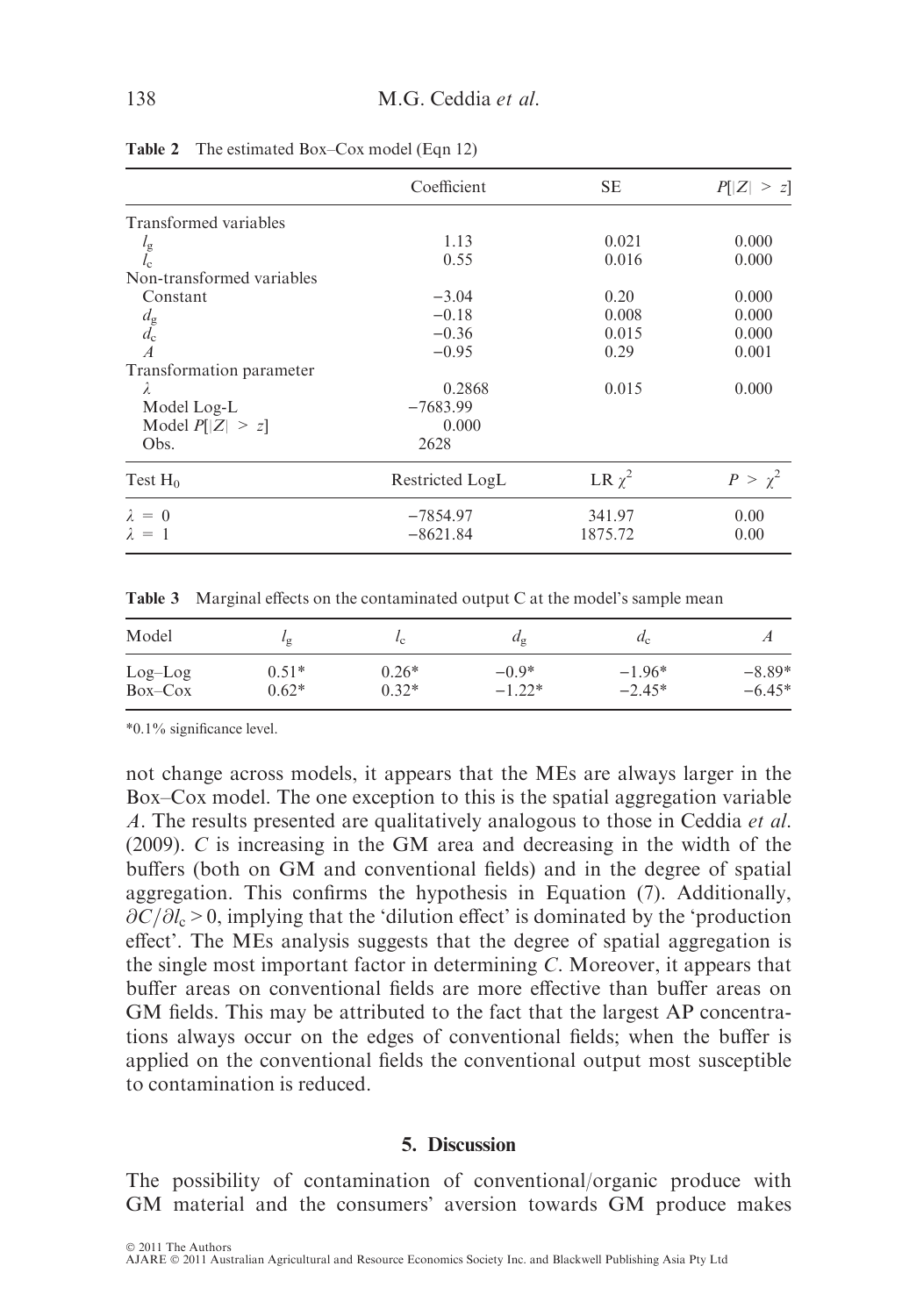coexistence between GM and conventional crops an issue of spatial externalities. Regulation of coexistence in North America and in the EU reflects the different assignment of property rights. In the EU the 'newcomer principle' assigns property rights to conventional/organic farmers through the introduction of ex-ante technical measures necessary to keep contamination below the established threshold and ex-post liability (e.g. Beckmann et al. 2010).

This paper first developed a model to analyse the problem of coexistence and then used a Monte Carlo simulation to assess the nature of the externality associated with pollen-mediated gene flow.

The analytical model draws on the theory of externalities and provides a number of stylised results. When property rights are assigned to GM farmers they will adopt no measures to reduce contamination of conventional farmers. Conventional growers, as recipient of the externality, will protect themselves by adopting buffers on the edges of their conventional fields neighbouring GM fields and will tend to cluster away from GM fields. This result is consistent with the existence of spatial externalities (Parker and Munroe  $2007$ ).<sup>8</sup>

In contrast, when property rights are assigned to conventional farmers but the aim is the maximisation of joint profits the economic model shows that coexistence involves mutual interdependences between conventional and GM farmers for the following reasons:

- 1. The cost of contamination to conventional growers depends also on GM farmers' decisions about land allocation, buffers and coordination.
- 2. The cost of having a buffer on conventional fields (i.e., the cost of self protection) also depends on GM farmers' land allocation and coordination decisions.
- 3. The cost of having a buffer on GM fields (i.e., the cost of abatement) also depends on conventional farmers' land allocation and coordination decisions.
- 4. Coordination of planting decisions among farmers (GM and/or conventional) provides a 'public good' (i.e., the benefits of spatial aggregation) and therefore involves externalities.

The current coexistence regulatory framework in the EU is likely to be inefficient, not because it assigns property rights to conventional farmers (the 'newcomer principle'), but because it requires the complete elimination of the externality and damage compensation therefore removing any incentive for the victims to self-protect. Additionally, it only focuses on the first two points above, failing to recognise the mutual interdependence between 'emitters' and 'victims' (Vatn and Bromley 1997).

<sup>&</sup>lt;sup>8</sup> Although not explicitly analysed here, it is easy to imagine what would happen if property rights were assigned to conventional growers in such a way as to require full compensation and zero contamination costs (as currently in the EU): GMO farmers would protect themselves, for example by increasing clustering, as mentioned in Consmuller *et al.* (2009).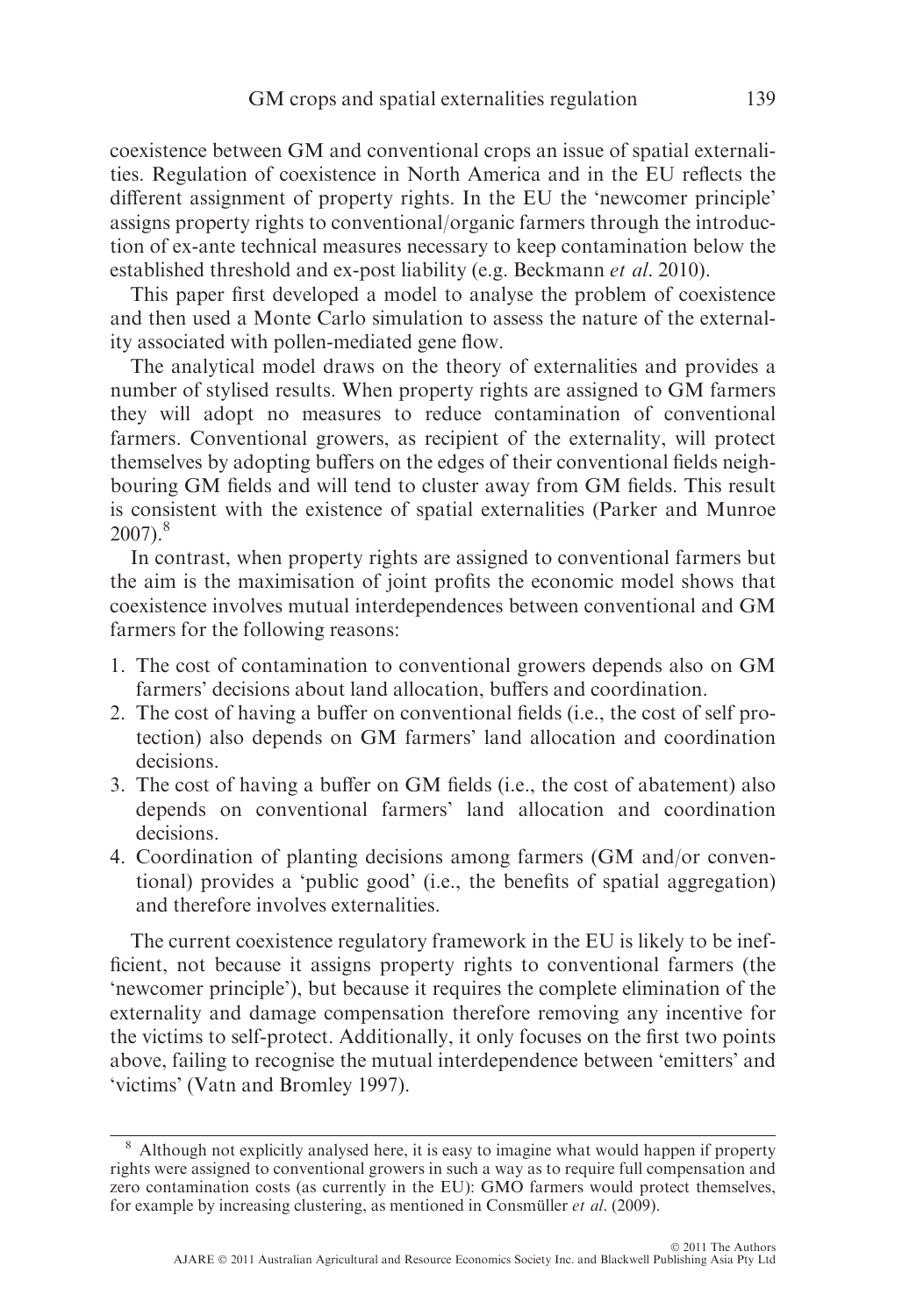The Monte Carlo experiment allows us to rank different 'policy variables' for containing the cross-pollination. The most effective is found to be spatial aggregation, followed in order by buffers, GM land allocation decisions and conventional crop land allocation decisions. This is in line with recent research arguing in favour of a more flexible regulation of coexistence, based on the use of buffers and coordination (Demont et al. 2009). The simulation also shows that conventional buffers are always more effective than GM buffers.

As coordination provides a public good (higher clustering) it will be undersupplied. The extent to which increases in the coordination effort necessary to increase spatial aggregation should be pursued will clearly depend on the costs of coordination (Furtan et al. 2007; Consmüller et al. 2009). Any measure that could lower the costs of coordination is likely to be very important for coexistence. Additionally, the economic model suggests that MJP does not require conventional farmers to have no buffer areas. If buffers on conventional fields are more effective at abating the externality MJP could require conventional farmers (the 'victims') to invest more in this measure than GM farmers. This has already been raised by Vatn and Bromley (1997), albeit in a different context. As GM land allocation decisions are also important in determining the magnitude of the cross-pollination externality coexistence policies should target this aspect through a Pigovian tax or other such instruments. Finally, as conventional crop land allocation decisions are important not only in determining the magnitude of the cross-pollination externality, but also affect GM farmers (i.e., affecting the size of the GM buffer as outlined in the economic model), coexistence regulations should also consider this aspect.

The results presented cannot be immediately generalised because they depend on the specific model assumptions (e.g., bare buffers), the IDF chosen in the simulation and on field size. The identification of specific policies for coexistence is beyond the remit of this paper and must be addressed on a case-by-case basis. Despite this, the findings expressed here should provide useful ground for future research.

# Acknowledgements

The authors thank three anonymous referees and one associate editor for the useful comments that helped them to improve the manuscript. Usual disclaimers apply.

#### **References**

- Arrow, K.J. (1970). The organization of economic activity: issues pertinent to the choice of markets versus non-market allocation, in Haveman, R.H. and Margolis, J. (eds), Public Expenditures and Policy Analysis. Markham, Chicago, pp. 59–73.
- Bateman, A.J. (1947). Contamination of seed crops. I. Relation with isolation distance. Heredity 1, 303–336. DOI: 10.1038/hdy.1947.20

Baumol, W.J. and Oates, W.E. (1988). The Theory of Environmental Policy. Cambridge University Press, Cambridge, UK.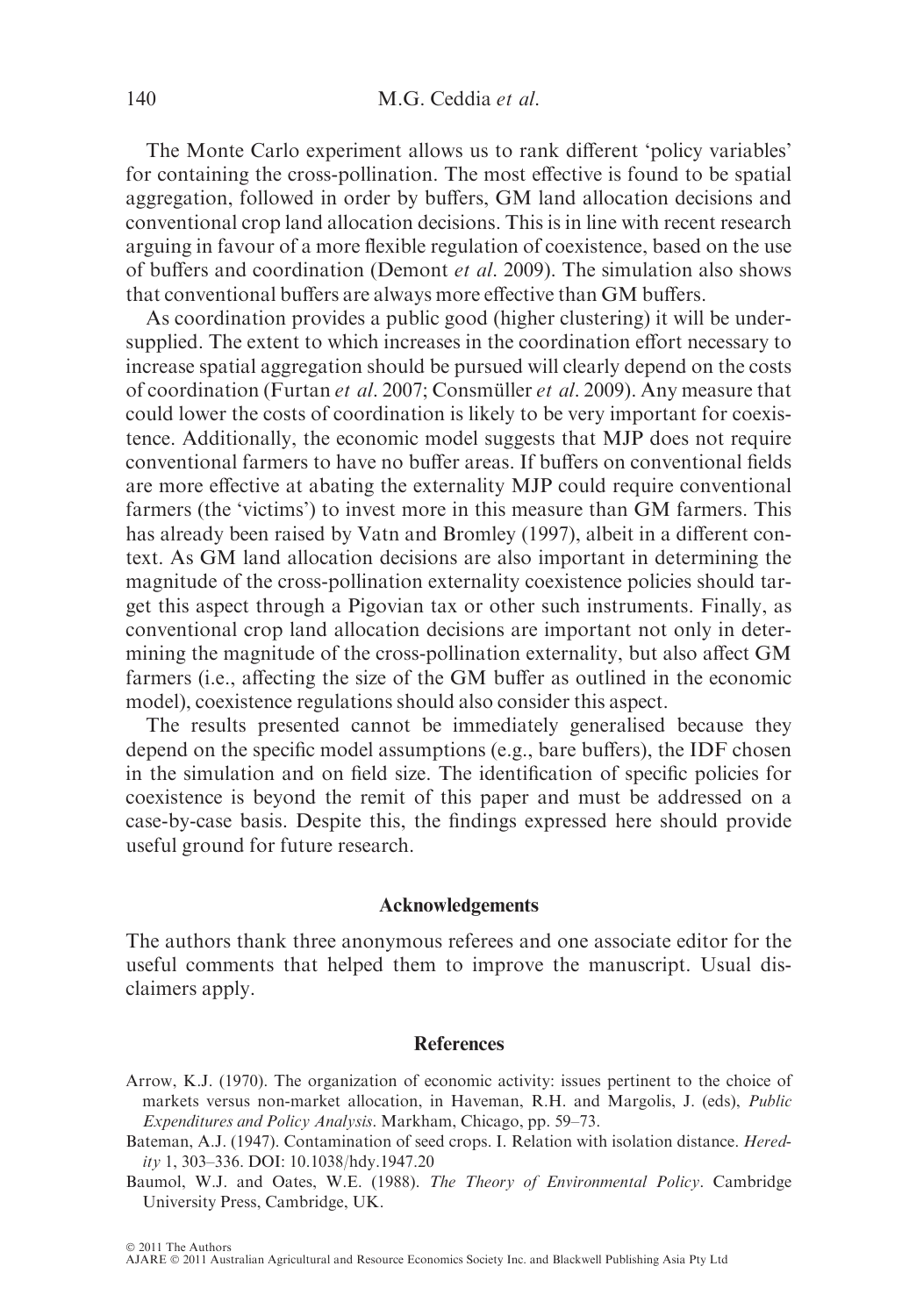- Beckmann, V. and Wesseler, J. (2007). Spatial dimension of externalities and the Coase theorem: implications for coexistence of transgenic crops, in Heijman, W. (ed.), Regional Externalities. Springer, Berlin.
- Beckmann, V., Soregaroli, C. and Wesseler, J. (2010). Ex-ante regulation and ex-post liability under uncertainty and irreversibility: governing the coexistence of GM crops. Economics: the open access, open assessment e-journal 4, 2010–2019. Available from URL: http:// www.economics-ejournal.org/economics/journalarticles/2010-9.
- Belcher, K., Nolan, J. and Phillips, P. (2005). Genetically modified crops and agricultural landscapes. Ecological Economics 53, 387–401. DOI: 10.1016/j.ecolecon.2004.08.010
- Canola Council of Canada (2005). Herbicide tolerant volunteer canola management in subsequent crops. Available from URL: http://www.canola-council.org/.
- Ceddia, M.G., Bartlett, M. and Perrings, C. (2007). Landscape gene flow, coexistence and threshold effect: the case of genetically modified herbicide tolerant oilseed rape (Brassica napus). Ecological Modelling 205, 169–180. DOI: 10.1016/j.ecolmodel.2007.02.025.
- Ceddia, M.G., Bartlett, M. and Perrings, C. (2009). Quantifying the effect of buffer zones, crop areas and spatial aggregation on the externalities of genetically modified crops at landscape level. Agriculture Ecosystems and Environment 129, 65–72. DOI: 10.1016/j.agee.2008.07.004.
- Chern, W.S., Rickertsen, K., Tsuboi, N. and Fu, T. (2002). Consumer acceptance and willingness to pay for genetically modified vegetable oil and salmon: a multiple-Country assessment. AgBioForum 5, 105–112.
- Coase, R.H. (1960). The problem of social cost. Journal of Law and Economics 3, 1–44.
- Colbach, N., Clermont-Dauphin, C. and Meynard, J.M. (2001). GENESYS: a model of the influence of cropping system on gene escape from herbicide tolerant rape seed crops to rape volunteers. I. Temporal evolution of a population of rape seed volunteers in a field. Agriculture, Ecosystems and Environment 83, 235–253. DOI: 10.1016/S0167-8809(00)00174-2
- Consmüller, N., Beckmann, V. and Schleyer, C. (2009). The role of coordination and cooperation in early adoption of GM crops: the case of Bt maize in Brandenburg, Germany. AgBioForum 12, 47–59.
- Demont, M., Dillen, K., Daems, W., Sausse, C., Tollens, E. and Mathijs, E. (2009). On the proportionality of EU spatial ex ante coexistence regulations. Food Policy 34, 508–518. DOI: 10.1016/j.foodpol.2009.04.03
- Ennos, R.A. and Clegg, M.T. (1982). Effect of population substructuring on estimates of outcrossing rate in plant populations. Heredity 48, 283–292. DOI: 10.1038/hdy.1982.33
- European Commission (2003). Commission Recommendation of 23 July 2003 on guidelines for the development of national strategies and best practices to ensure the coexistence of genetically modified crops with conventional and organic farming (Document number C(2003) 2624). Official Journal L 189, 29/07/2003, 0036-0047.
- Friesen, L.F., Nelson, A. and Van Acker, R.C. (2003). Evidence of contamination of pedigreed canola (Brassica napus) seedlots in western Canada with genetically engineered herbicide resistance traits. Agronomy Journal 95, 1342–1347.
- Furtan, W.H., Güzel, A. and Weseen, A.S. (2007). Landscape clubs: coexistence of genetically modified and organic crops. Canadian Journal of Agricultural Economics 55, 185–195. DOI: 10.1111/j.1744-7976.2007.00087.x
- Gustafson, E.J. and Parker, G.R. (1992). Relationship between landcover proportion and indices of landscape spatial pattern. Landscape Ecology 7, 101–110. DOI: 10.1007/BF02418941
- He, S.H., DeZonia, B.D. and Mladenoff, D.J. (2000). An aggregation index (AI) to quantify spatial patterns of landscapes. Landscape Ecology 15, 591–601. DOI: 10.1023/A:1008 102521322.
- Klein, E.K., Lavigne, C., Picault, H., Renard, M. and Gouyon, P.H. (2006). Pollen dispersal of oilseed rape: estimation of dispersal function and effects of field dimension. Journal of Applied Ecology 43, 141–151. DOI: 10.111/j.1365-2664.2005.01108.x
- Kolstad, C.D., Ulen, T.S. and Johnson, G.V. (1990). Ex post liability for harm vs. Ex ante safety regulation: substitutes or complements? The American Economic Review 80, 888–901.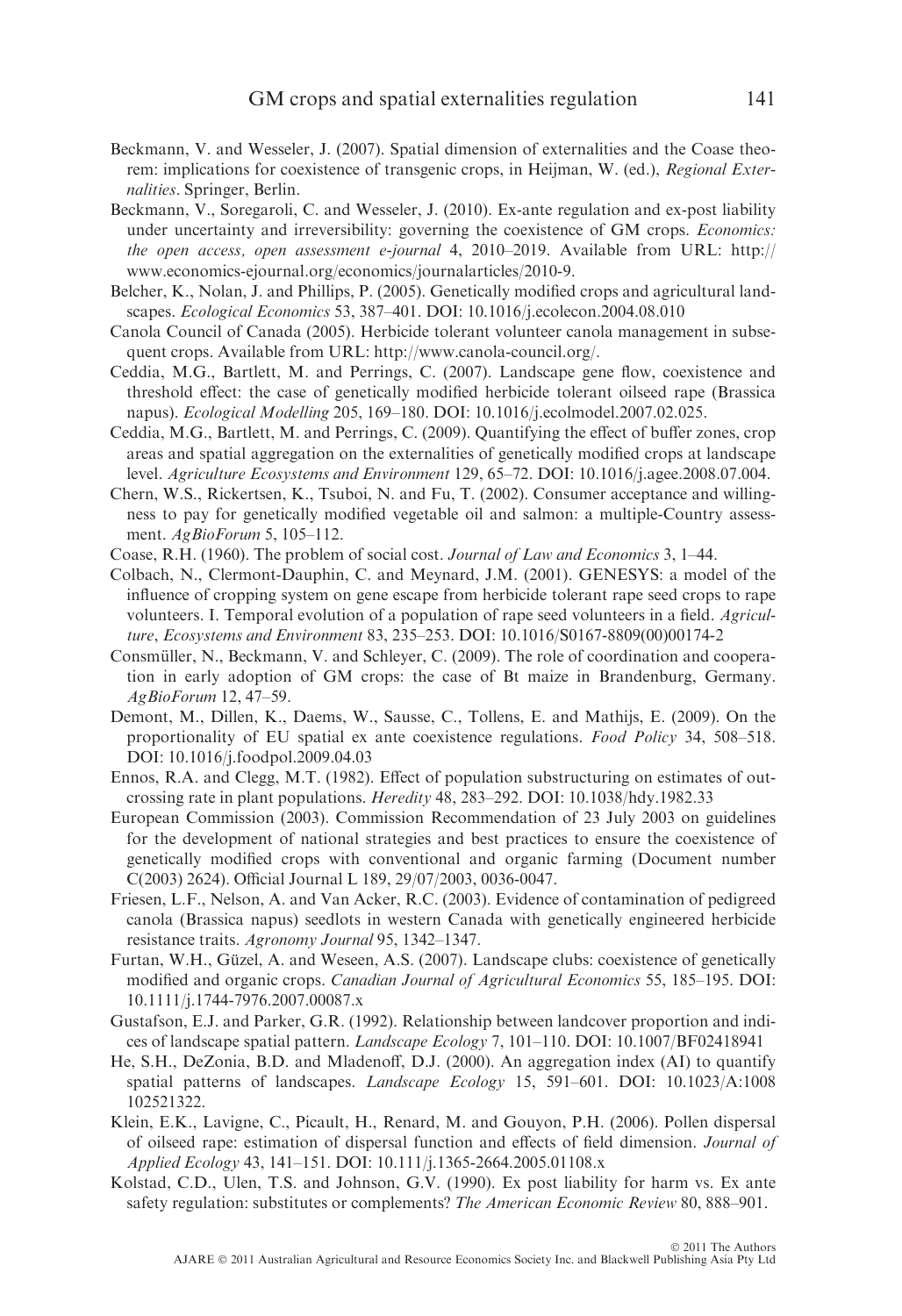- Lavigne, C., Klein, E.K., Vallee, P., Pierre, J., Godelle, B. and Renard, M. (1998). A pollen dispersal experiment with transgenic oilseed rape. Estimation of the average pollen dispersal of an individual plant within a field. Theoretical and Applied Genetics, 96, 886–896. DOI: 10.1007/s001220050816
- Metcalfe, S. (1995). The economic foundation of technology policy: equilibrium and evolutionary perspectives, in Stoneman, P. (ed), Handbook of the Economics of Innovation and Technological Change. Blackwell, Oxford (UK) and Cambridge (MA), pp. 409–511.
- Munro, A. (2007). The spatial impact of genetically modified crops. *Ecological Economics* 67, 658–666. DOI: 10.1016/j.ecolecon.2008.01.030.
- Parker, D.C. and Munroe, D.K. (2007). The geography of market failure: edge-effect externalities and the location and production patterns of organic farming. Ecological Economics 60, 821–833. DOI: 10.1016/j.ecolecon.2006.02.002
- Tolstrup, K., Andersen, S.B., Boelt, B., Buus, M., Gylling, M., Holm, P.B., Kjellson, J., Pedersen, S., Ostergard, H. and Mikkelsen, S.A. (2003). Report from the Danish working group on the coexistence of genetically modified crops with conventional and organic crops. Ministry of Food, Agriculture and Fishery, Danish Institute of Agricultural Sciences.
- Vatn, A. and Bromley, W. (1997). Externalities a market model failure. Environmental and Resource Economics 9, 135–151. DOI: 101.1023/A:1026438001650.

# Appendix

The first-order necessary conditions for problem (1–2) are

$$
p_{g} \frac{df_{g}}{dI_{g}} - c_{g} = p_{c} \frac{df_{a}}{dI_{ag}} - c_{a}
$$
\n(14)

The first order necessary conditions for problem (3–4) are

$$
\left(p_c \frac{df_c}{d\hat{l_c}} - c_c\right) \frac{\partial \hat{l_c}}{\partial l_c} - h \frac{\partial a_c}{\partial l_c} - \frac{\partial E}{\partial l_c} = p_a \frac{df_a}{d l_{ac}} - c_a \tag{15}
$$

$$
\left(c_c - h - p_c \frac{df_c}{d\hat{l_c}}\right) \frac{\partial a_c}{\partial d_c} - \frac{\partial E}{\partial d_c} = 0
$$
\n(16)

$$
\left(c_{\rm c} - h - p_{\rm c} \frac{\mathrm{d} f_{\rm c}}{\mathrm{d} \hat{l}_{\rm c}}\right) \frac{\partial a_{\rm c}}{\partial A} \frac{\partial A}{\partial e_{\rm c}} - \frac{\partial E}{\partial A} \frac{\partial A}{\partial e_{\rm g}} - w = 0 \tag{17}
$$

The first-order necessary conditions for problem (8–9) are

$$
\left(p_{g}\frac{df_{g}}{d\hat{l}_{g}}-c_{g}\right)\frac{\partial\hat{l}_{g}}{\partial l_{g}}-h\frac{\partial a_{g}}{\partial l_{g}}-\left(p_{c}\frac{df_{c}}{d\hat{l}_{c}}-c_{c}+h\right)\frac{\partial a_{c}}{\partial l_{g}}-\frac{\partial E}{\partial l_{g}}=p_{a}\frac{df_{a}}{d l_{ag}}-c_{a} \quad (18)
$$

$$
\left(c_g - h - p_g \frac{df_g}{d\hat{l}_g}\right) \frac{\partial a_g}{\partial d_g} - \frac{\partial E}{\partial d_g} = 0 \tag{19}
$$